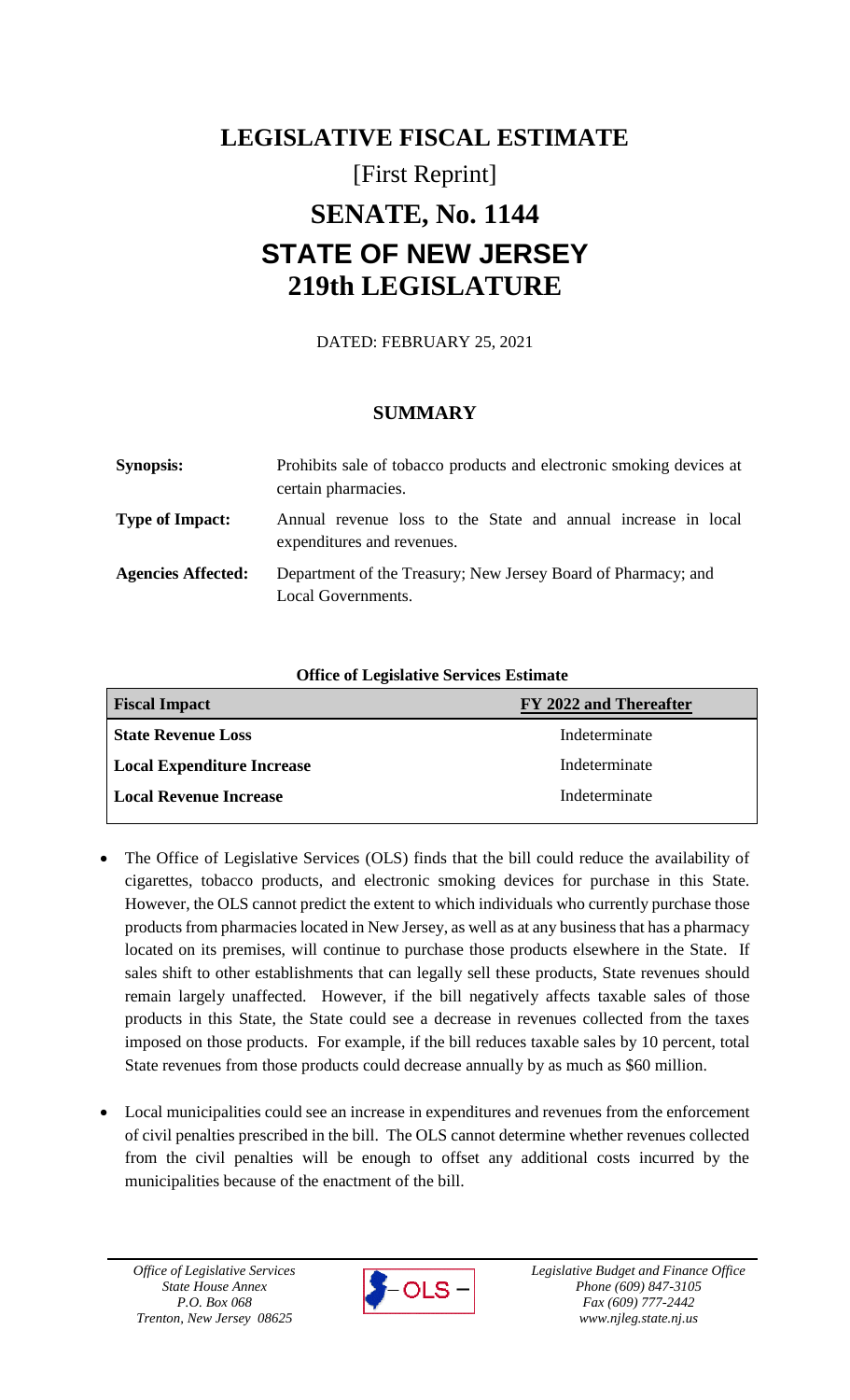### **BILL DESCRIPTION**

The bill prohibits the sale of all tobacco products and electronic smoking devices, including any cartridge or other component of an electronic smoking device, at pharmacies located in New Jersey, as well as at any business in New Jersey that has a pharmacy located on its premises. The owner of a pharmacy or other business entity that violates this prohibition is subject to a civil penalty of not less than \$250 for a first violation, not less than \$500 for a second violation, and \$1,000 for a third or subsequent violation. A pharmacy at which a violation occurs may also be subject to disciplinary action by the Board of Pharmacy in the Department of Law and Public Safety's Division of Consumer Affairs, and any other business entity at which a violation occurs may be subject to disciplinary action by an agency, board, office, or other appropriate governmental entity having jurisdiction.

The bill will not apply to a department store or food retailer that is licensed to operate as a pharmacy practice site or that leases space on its premises to a third party for the operation of a pharmacy practice site. A "department store" is defined as a retail establishment where foodstuffs, ready-to-wear apparel, and accessories for adults and children, yard goods and household textiles, small household wares, furniture, electrical appliances, and accessories are regularly and customarily sold. The bill defines "food retailer" to mean a grocery store, super market, or retail establishment where groceries and other food stuffs are regularly and customarily sold in a bona fide manner for off-premises consumption, and the sale of groceries and other food stuffs constitutes at least 65 percent of the store's total annual sales.

The bill clarifies that nothing in the bill should be construed to prohibit the sale of smoking cessation products approved by the federal Food and Drug Administration and nothing in the bill is to prohibit a pharmacy or other business entity that has been issued a medical cannabis dispensary permit from dispensing medical cannabis in any form, along with paraphernalia and related supplies, to registered qualifying patients.

The bill takes effect on the first day of the seventh month next following the date of enactment.

## **FISCAL ANALYSIS**

#### *EXECUTIVE BRANCH*

None received.

#### *OFFICE OF LEGISLATIVE SERVICES*

The OLS finds that the bill could reduce the availability of cigarettes, tobacco products, and electronic smoking devices for purchase in this State. However, the OLS cannot predict the extent to which individuals who currently purchase those products from pharmacies located in New Jersey, as well as at any business that has a pharmacy located on its premises, will continue to purchase those products elsewhere in the State. If sales shift to other establishments that can legally sell these products, State revenues should remain largely unaffected. However, if the bill negatively affects taxable sales of those products in this State, the State could see a decrease in revenues collected from the taxes imposed on those products. For example, if the bill reduces taxable sales by 10 percent, total State revenues from those products could decrease annually by as much as \$60 million.

Local municipalities could see an increase in expenditures and revenues from the enforcement of civil penalties prescribed in the bill. The OLS cannot determine whether revenues collected